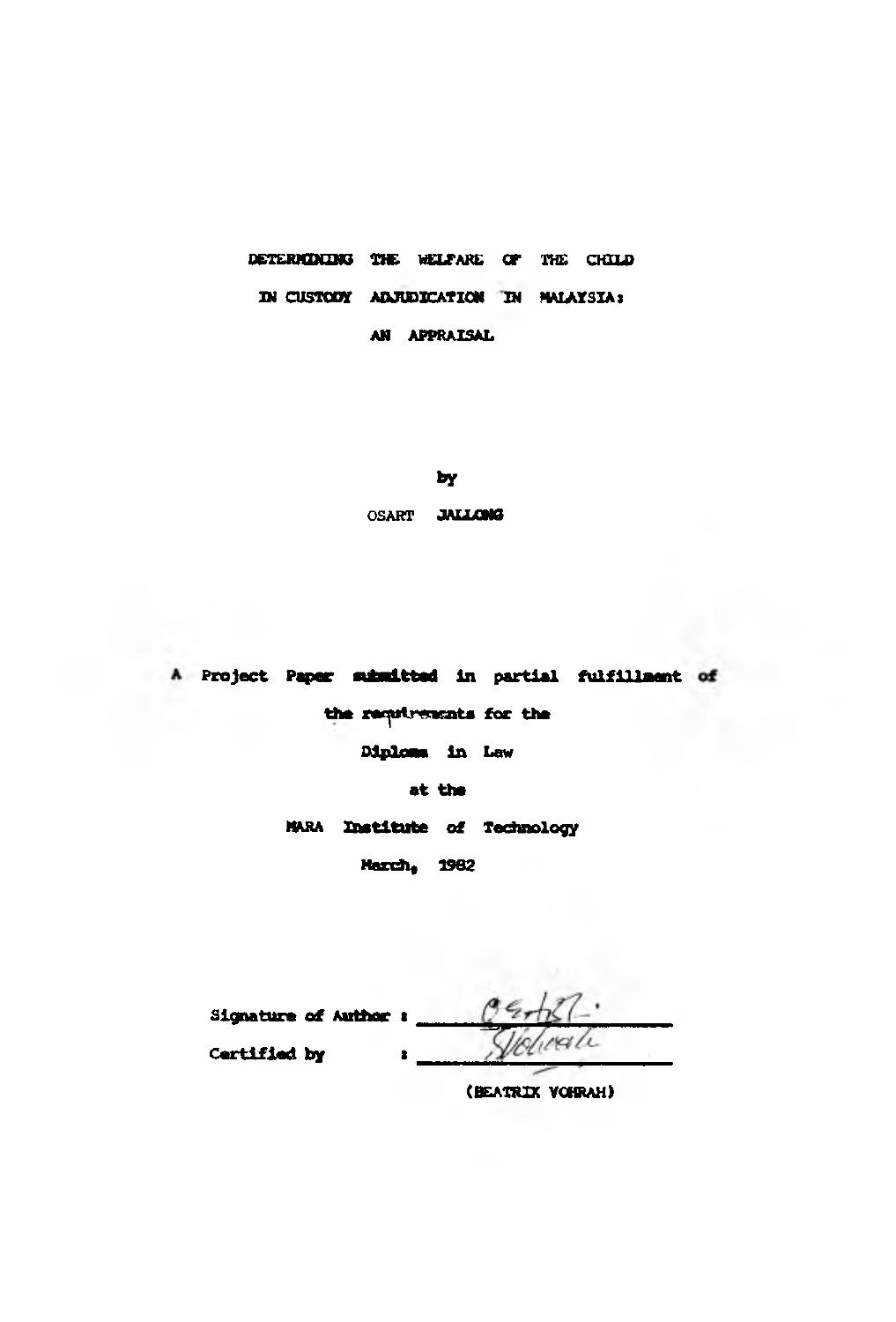## **ABSTRACT**

**The most important principle which a court in Malaysia has to apply in determining a custody case is that the welfare of the child is primary or paramount. No doubt, the welfare of the child as a concept has gained world-wide acceptance. But what exactly does it require is** not very clear. Legislatures, the courts and experts from related dis**ciplines where the children's welfare are their concern have, at various times, attempted to provide content to it, or at least laid down some broad guidelines upon which the courts may make their decisions. Considerable development has taken place in this area of the law. What are the reactions of the Malaysian courts and legislature to all these? How did the courts apply and define the concept? From an analysis of the decided cases, several conclusions are made, out of which are the courts\* tendency to take into account the conduct of the parents, the "tender**years presumption<sup>"</sup>, and the wishes of the child, as some of the factors **in determining the child's welfare, with regard to parental conduct, must the court restrict itself to consider it as relevant only as one of the factors in determining the child**'3 **welfare, or can it also consider it as a separate consideration from the child's welfare? It is thought that in a limited number of situation there is justification for the court in doing the latter. It maybe argued that there is no statutory restriction on the court in doing so. The tender-years presumption or the rule favouring a mother as the appropriate custodian for a child of tender years found popularity in many countries including Malaysia. But there is now increasing sociological, psychological and anthropological evidence invalidating this rule. In the light of these modem development,**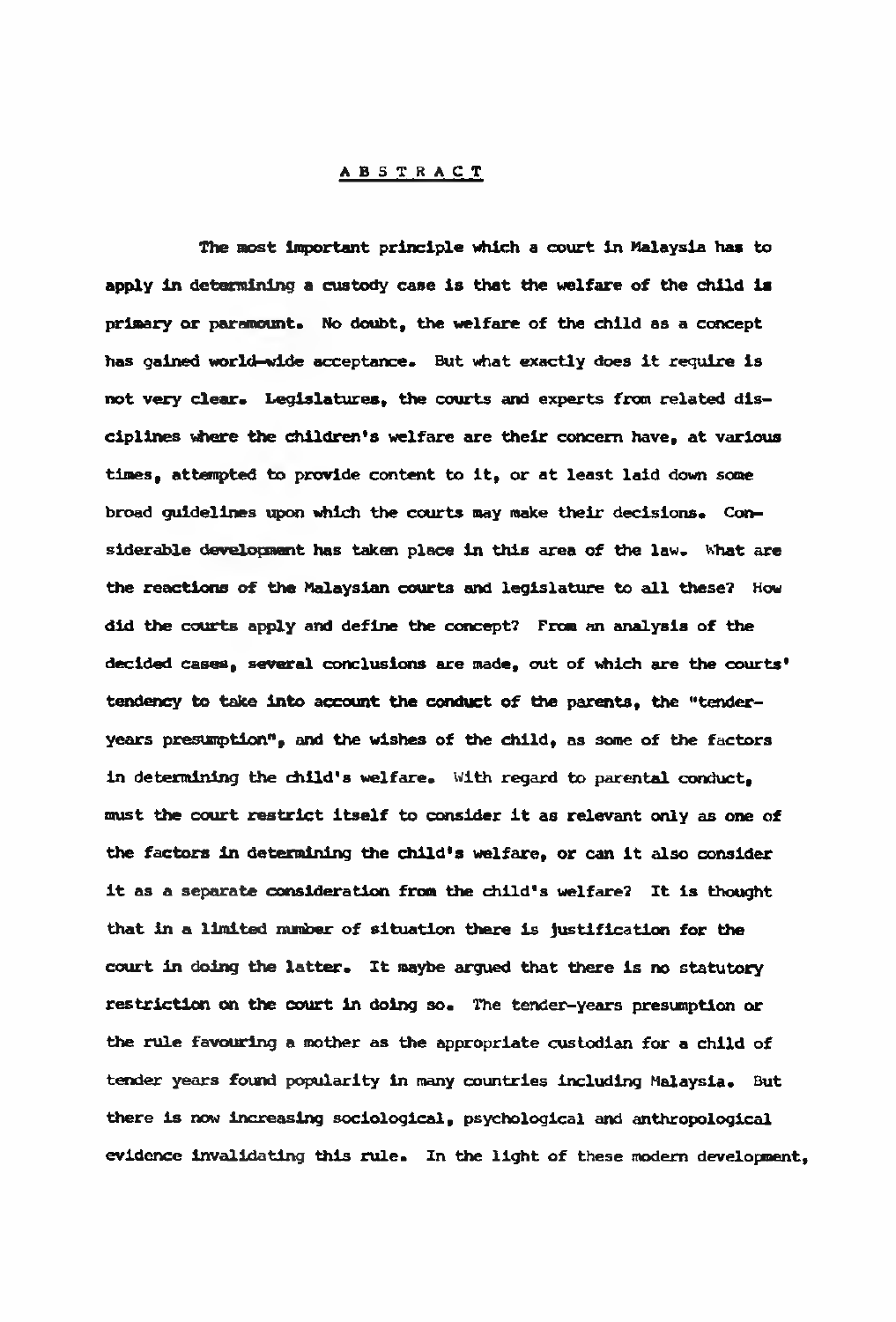## **CONTENTS**

|          |                                                                                                              | Page         |
|----------|--------------------------------------------------------------------------------------------------------------|--------------|
| Preface  |                                                                                                              | $\mathbf{1}$ |
| Contents |                                                                                                              | 111          |
|          | Table of Cases                                                                                               | v1           |
|          | Table of Statutes                                                                                            | v11 1        |
|          | Abbreviations                                                                                                | ix           |
|          |                                                                                                              |              |
|          | CHAPTER I - INTRODUCTION                                                                                     | 1            |
|          | CHAPTER II - AN EXAMINATION OF THE RELEVANT PROVISIONS OF<br>THE STATUTES ON CHILD CUSTODY                   | 10           |
| λ.       | The Law on Child Custody Prior to the Law Reform<br>(Marriage and Divorce) Act, 1976                         | 10           |
|          | 1. West Malaysia                                                                                             | 10           |
|          | 2. East Malaysia                                                                                             | 12           |
| в.       | The Law Reform (Marriage and Divorce) Act, 1976                                                              | 13           |
|          | 1. Problems arising                                                                                          | 14           |
|          | a) Illegitimate Children                                                                                     | 15           |
|          | b) Age Limit                                                                                                 | 15           |
|          | c) The Law Reform (Merriage and Divorce)<br>Act, 1976, or the the Guardianship of<br>Infants Act, 1961, etc? | 16           |
|          | CHAPTER III - TOWARDS A MALAYSIAN INTERPRETATION OF THE<br>WELFARE PRINCIPLE                                 | 21           |
|          | A. An Analysis of the Decided Cases                                                                          | 22           |
|          | B. Conclusions                                                                                               | 39           |
|          | CHAPTER IV - PARENTAL CUNDUCT                                                                                | 40           |
| ۸.       | The Relevance of Parental Conduct in Custody<br>Disputes in Malaysia                                         | 40           |
| в.       | Parental Conduct in the English Courts                                                                       | 42           |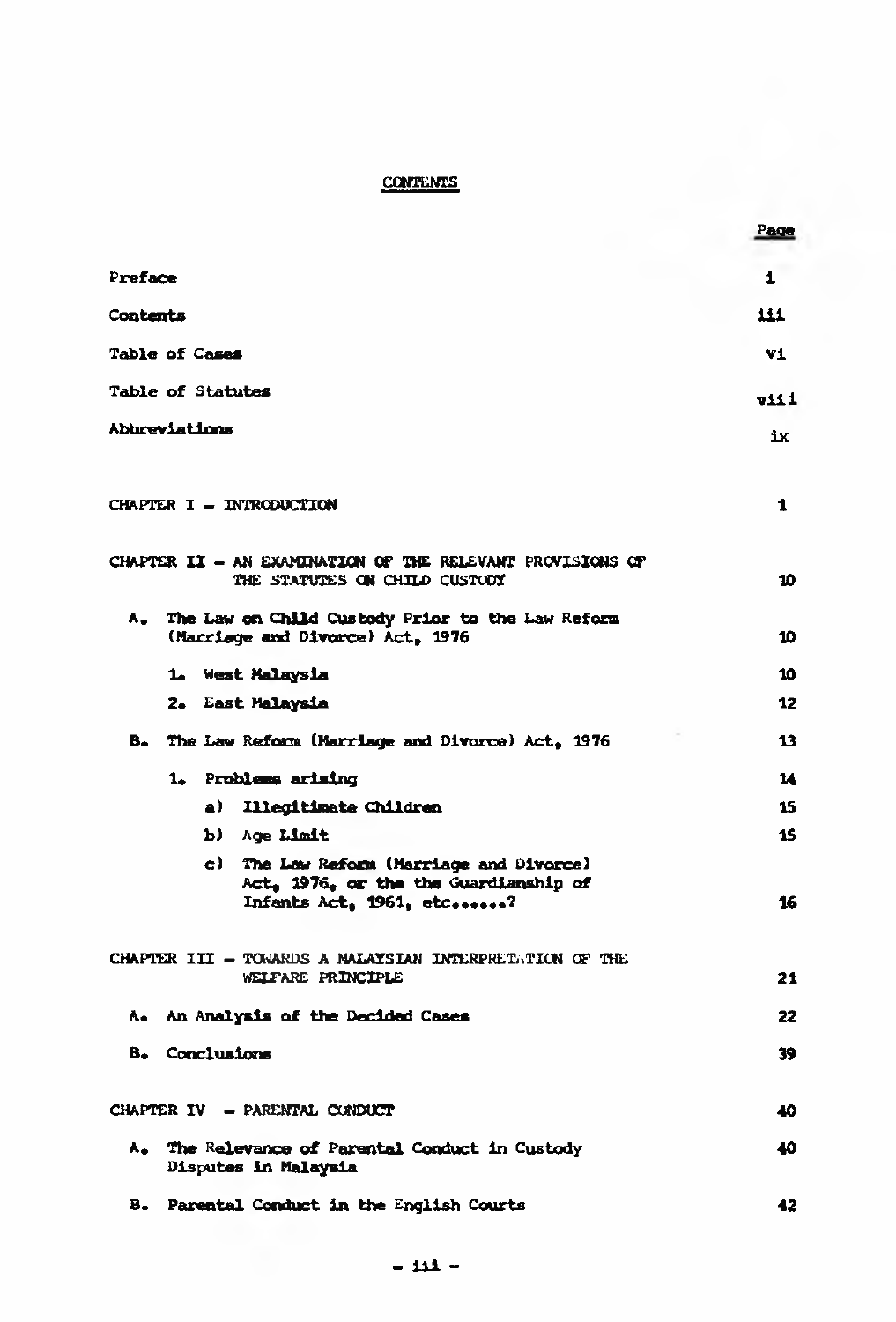## **CHAPTER I**

## **INTRODUCTION**

**In deciding a custody case that come before it, the Malaysian** court is bound by statutory provisions to give paramount.<sup>1</sup> or primary<sup>2</sup> **consideration to the welfare of the child\* Besides, it is invested with an inherent jurisdiction which it derives from the Crown's prerogative powers as paren patriae of the child to tear custody cases.3 Thus by virtue of this it has a duty to make orders pertaining to the child where his welfare requires it, and which order must be consistent** with this principle.

**It is Interesting to note that this welfare concept has won world-wide acceptance4\* In the United Kingdom, the United States and other Commonwealth countries like Australia, New Zealand, Canada and India, this principle has become an unquestioned law\* That this principle has been enocted in all legislations governing child custody in Malaysia clearly shows that the Malaysian legislature has come to** accept it as indispensible. Inspite of this, however, there is still **much uncertainty as to what the welfare of the child really means and** requires. Lawyers, child psychologists and people from various other **disciplines who are involved in the promotion and determination of child** welfare have made many attempts to define the concept. For example. **Joseph Goldstein, Anna Freud and Albert Solnit, a team of a lawyer, a child psychoanalyst and a child psychatrlst respectively, discuss the concept from a psychoanalytical approach in their book Beyond the Best Interests of the Chlld~\ and their theories have tremendous impact in**

 $-1-$